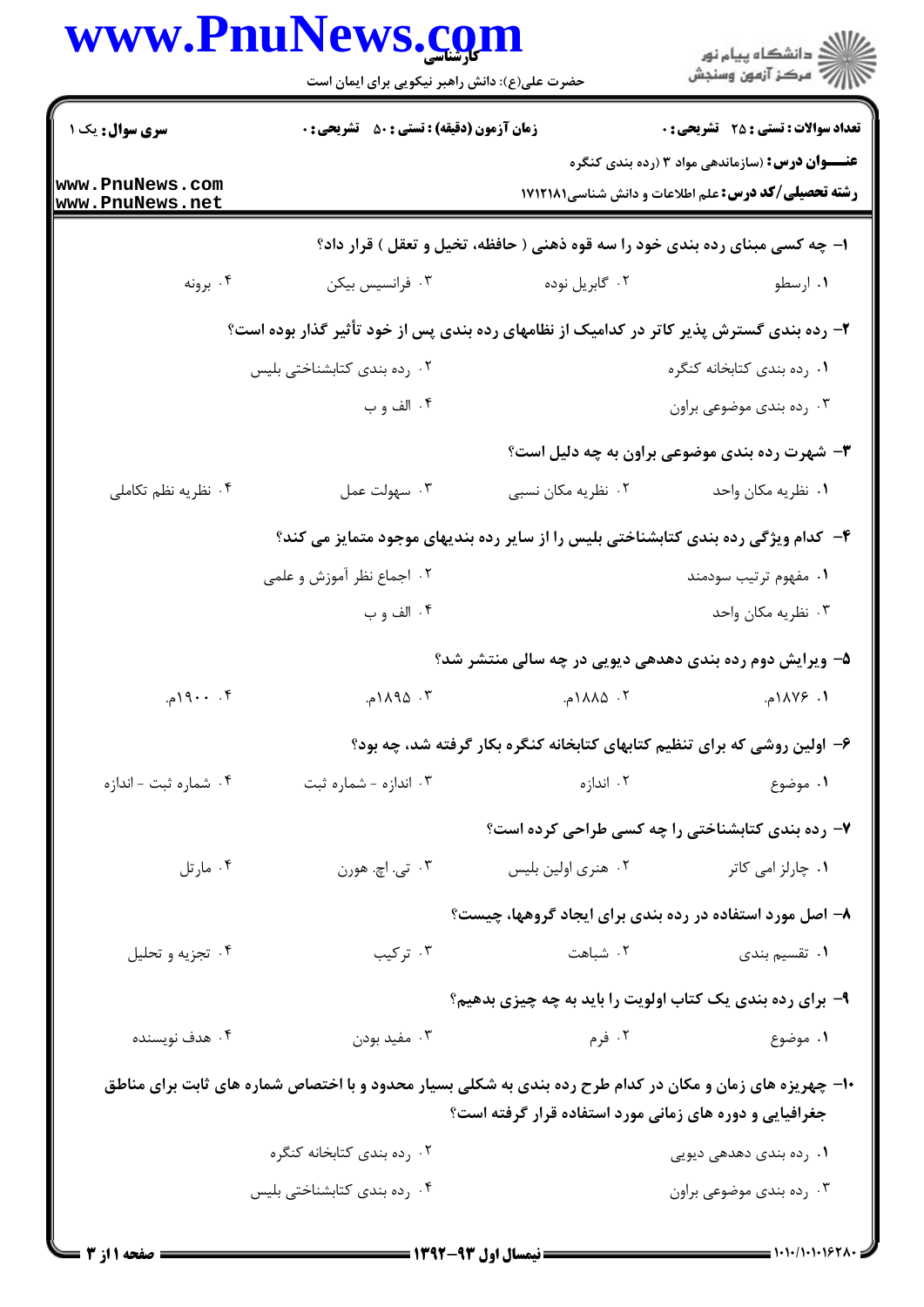|                                    | www.PnuNews.com<br>حضرت علی(ع): دانش راهبر نیکویی برای ایمان است                                                 |                                                               | ر<br>دانشڪاه پيام نور)<br>ا∛ مرڪز آزمون وسنڊش          |  |
|------------------------------------|------------------------------------------------------------------------------------------------------------------|---------------------------------------------------------------|--------------------------------------------------------|--|
| <b>سری سوال : ۱ یک</b>             | <b>زمان آزمون (دقیقه) : تستی : 50 ٪ تشریحی : 0</b>                                                               |                                                               | <b>تعداد سوالات : تستي : 25 - تشريحي : 0</b>           |  |
| www.PnuNews.com<br>www.PnuNews.net |                                                                                                                  | <b>رشته تحصیلی/کد درس:</b> علم اطلاعات و دانش شناسی1۷۱۲۱۸۱    | <b>عنـــوان درس:</b> سازماندهی مواد ۳ (رده بندی کنگره) |  |
|                                    | 11- اضافه نمودن رده های جدید به کدام طرح رده بندی به مراتب ساده تر از طرح های دیگر است؟                          |                                                               |                                                        |  |
|                                    | ۰۲ رده بندی موضوعی براون                                                                                         |                                                               | ۰۱ رده بندی گسترش پذیر کاتر                            |  |
|                                    | ۰۴ رده بندی چهریزه ای رانگاناتان                                                                                 |                                                               | ۰۳ رده بندی کتابخانه کنگره                             |  |
|                                    |                                                                                                                  | ۱۲- چارچوب اصلی رده بندی براون از چند رده اصلی تشکیل شده است؟ |                                                        |  |
| ۰۴ (ده                             | ۰۳ (۱۲ رده                                                                                                       | ۰۲ (۱ رده                                                     | ۰.۱۰ رده                                               |  |
|                                    | ۱۳- برای نشان دادن شکل منابع در رده بندی بلیس از چه نشانه ای استفاده شده است؟                                    |                                                               |                                                        |  |
| ۰۴ الف و ب                         | ۰۳ اعداد رومی                                                                                                    | ۰۲ اعداد عربی                                                 | ٠١. الفباي لاتين                                       |  |
|                                    | ۱۴- در رده بندی دهدهی جهانی، برای ترکیب نمودن دو شماره که نشانگر دو موضوع متفاوت، اما مرتبط هستند از چه نشانه ای |                                                               | استفاده می شود؟                                        |  |
| ۰۴ علامت()                         | ۰۳ علامت :                                                                                                       | ۲. علامت/                                                     | ١. علامت +                                             |  |
|                                    | ۱۵– در رده بندی موضوعی براون از کدام حرف الفبای انگلیسی استفاده نشده است؟                                        |                                                               |                                                        |  |
| $Z \cdot$                          | $Y \cdot r$                                                                                                      | $W \cdot Y$                                                   | $X \cdot Y$                                            |  |
|                                    | ۱۶- ترتیب رده ها در رده بندی کتابشناختی بلیس براساس چه اصلی یا اصولی پایه ریزی شده است؟                          |                                                               |                                                        |  |
|                                    | ۰۲ پیروی خاص از عام                                                                                              |                                                               | ٠١ تركيب رده هاي مرتبط                                 |  |
|                                    | ۰۴ هر سه مورد                                                                                                    |                                                               | ۰۳ میزان خاص بودن ویژگی موضوع                          |  |
|                                    | ۱۷- رده بندی دیویی از چه سالی به صورت الکترونیکی در دسترس همگان قرار گرفت؟                                       |                                                               |                                                        |  |
| ۰۴ ۱۹۹۶م.                          | ۰۳ ۱۹۹۳م.                                                                                                        | $1.$ . 1994م.                                                 | ۰۱. ۱۹۸۷م.                                             |  |
|                                    | ۱۸– کدام یادداشت در رده بندی کنگره برای متمایز کردن دو موضوعی که از نظر ماهیت شبیه به یکدیگر هستند و در مکانهای  | مختلفی از نظام رده بندی قرار دارند، بکار می رود؟              |                                                        |  |
| ۰۲ يادداشت توضيحي نگاه كنيد به     |                                                                                                                  | ٠١. يادداشت دامنه                                             |                                                        |  |
|                                    | ۰۴ یادداشت شمول                                                                                                  |                                                               | ۰۳ يادداشت نگاه كنيد به                                |  |
|                                    |                                                                                                                  | ۱۹- جدولهای نویسندگان در کدام رده استفاده می شوند؟            |                                                        |  |
| ۰۴ الف وب                          | $N \cdot r$                                                                                                      | $P \cdot Y$                                                   | $B \cdot \mathcal{A}$                                  |  |